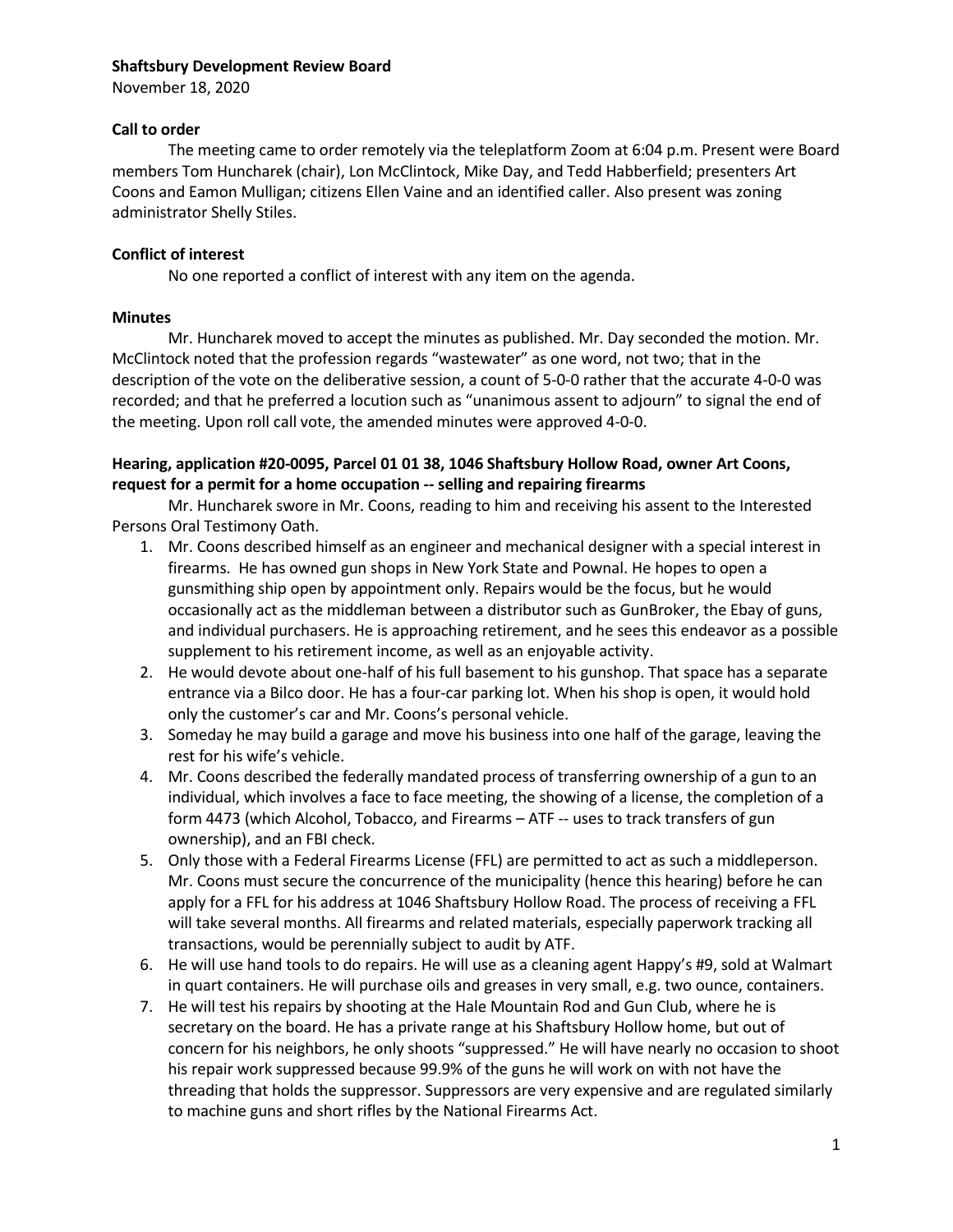- 8. He said he might replace a barrel, but he doesn't have the tools and is not interested in reboring barrels. He will buy after-market stocks.
- 9. He would be glad to return to the DRB to request changes to the permit should his plans change.
- 10. He described his security system. All his weapons, his and others, would be stored in gun safes. His home has 24/7 battery backup, wireless and landline security with cameras and motion detectors, and double locks. Several neighbors serve as watchpersons.
- 11. All records would be kept in the basement workspace. (ATF requires that records be kept separate.) The ATF does not conduct safety inspections. So far as he knows, no entity does.
- 12. Mr. Coons plans on laying down crusher stone on the pathway from the driveway to the Bilco door. Someday he may pave the driveway, and he would pave the pathway at that time as well.
- 13. He will need to place a light beside the door, but not one so bright as to disturb the animals he and his wife feed in the front yard.
- 14. He may sell ammunition, although it is very expensive. If he does carry it, it will be stored in a fireproof container. He is a reloader, but selling reloads requires a special license and paying an excise tax. He doesn't want to pursue that option.
- 15. Ellen Vaine, of 176 Hollow Hide-a-way Road, asked to speak. Mr. Huncharek swore her in. She asked Mr. Coons if he would be doing any test shooting on his private range. (She occasionally hears him target practicing.) He said any weapon that couldn't be suppressed would be tested at the Rod and Gun Club.
- 16. He knows nothing of muzzleloaders and will not be repairing them. He would accept the condition that no testing be conducted unless it was suppressed. Ms. Vaine was content with this condition.
- 17. Other than scopes, sights, or other optics, he will not sell hunting equipment or gun cases. He will transfer the gun shipping containers to the customer.
- 18. He will not purchase for resale from a manufacturer. Minimum purchase requirements are beyond his financial capabilities.
- 19. Mr. Huncharek noted that bylaw 4.2.2.f. vi limits the items that can be sold in a home occupation setting. He asked Mr. Coons to provide a list of what he intends to sell so the DRB can better assess his request. He will send that list to the ZA in time for the December 2 DRB meeting.
- 20. Until he retires, the business will be very part time. He will accept appointments only Friday afternoon through Sunday. He will inform ATF of these intentions as well. He doesn't plan to retire for about ten years.
- 21. He will put up a small sign by the back door. If nothing else, it will be required to prove to ATF that his is a legitimate business.

Mr. Huncharek moved to recess the hearing to December 2, 2020 at 6 p.m. Mr. Day seconded the motion, which upon roll call vote passed 4-0-0.

# Final subdivision plat approval, application #20-0069, Parcel 16 23 02, owner Bennington College Corp., 170 Matteson Road: to subdivide a 67.04 acre parcel into two lots, lot 1 at 57.04 acres and lot 2 at 10.00 acres.

Mr. Eamon Mulligan of MSK Engineering presented the final plat, with changes made as required by the DRB. They include (from the preliminary plat approval document):

1. The name and address of owner is to be added to property owner block, and the preparer's name and professional stamp shall be added.

2. The easements described in "Survey Notes" will be depicted on the plat. (Additional easements were described in the survey notes and located on the plat where possible.)

- 3. The approximate location of the proposed residence will be illustrated on the plat.
- 4. The isolation zone for the proposed well will be depicted on the plat.

5. The plat shall contain the following statement: "The subdivision regulations of the Town of Shaftsbury are a part of this plat, and approval of this plat is contingent upon completion of